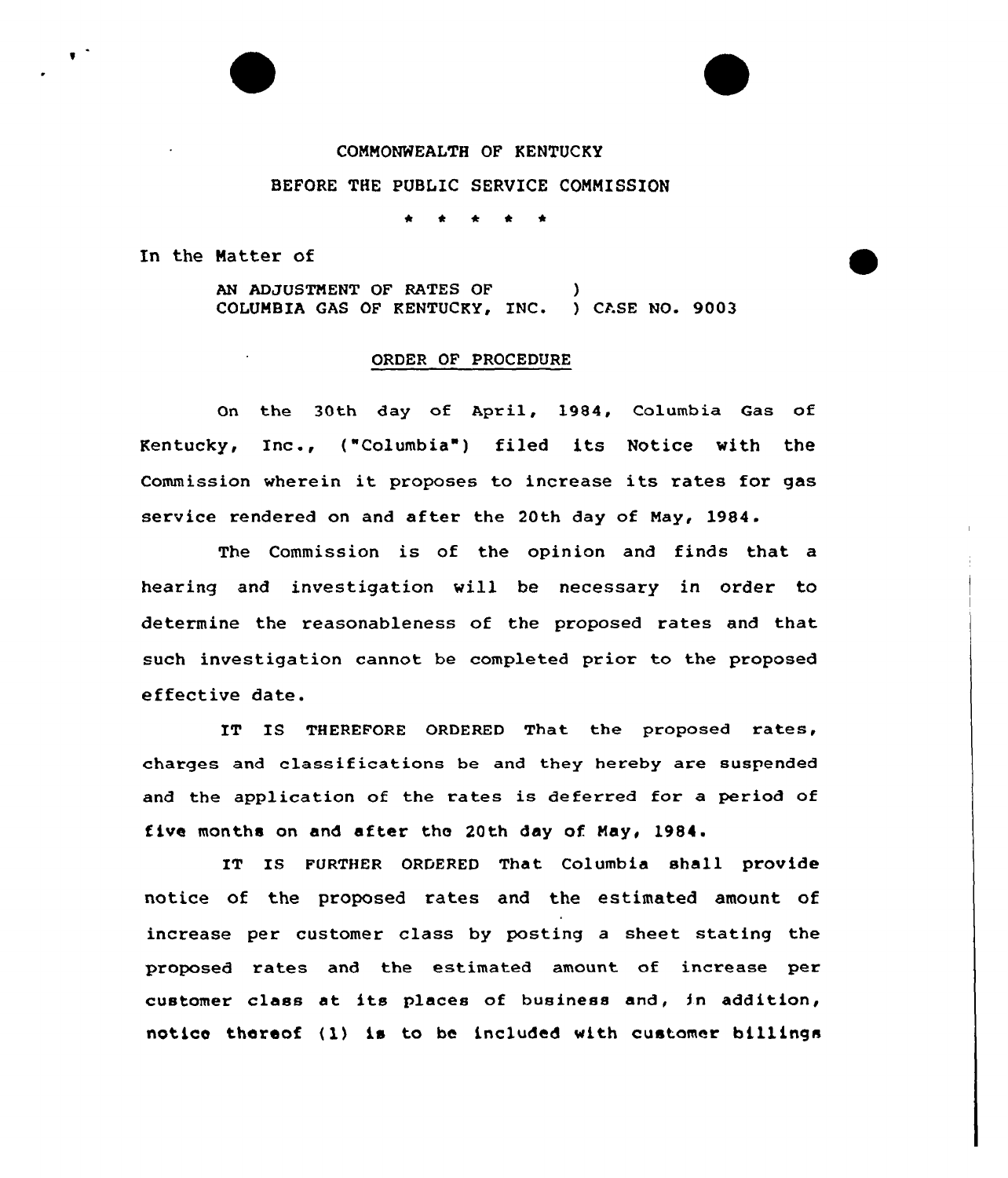made on or before the application is filed with the Public Service Commission, (2) is to be published by such date in <sup>a</sup> trade publication or newsletter going to all customers, or (3) is to be published once a week for three consecutive weeks in a prominent manner in a newspaper or newspapers of general circulation in its service area, the first publication to be made prior to the filing of the application with the Commission.

IT IS FURTHER ORDERED That the notice or publication shall include <sup>a</sup> statement to the effect (l) that any corporation, association, body politic or person may, by motion within 30 days after receiving notice of the proposed rate changes, request leave to intervene; {2) that the motion to intervene should be submitted to the Public Service Commission, 730 Schenkel lane, P.O. Box 615, Frankfort, Kentucky, 40602, and should set forth the grounds for the request including the status and interest of the party; and (3) that. a copy of the application and testimony is available for inspection (name of location or locations) and that copies of the application and testimony may be obtained by each intervenor in this proceeding by contacting the applicant at a name and address to be stated in the notice or publication. Each notice or publication shall also contain the following language:

The rates contained in this notice are the rates proposed by Columbia Gas of Kentucky. However, the Public service Commission may order rates to be charged that differ from these proposed rates. Such action may result in rates for consumers other than the rates in this notice.

 $-2-$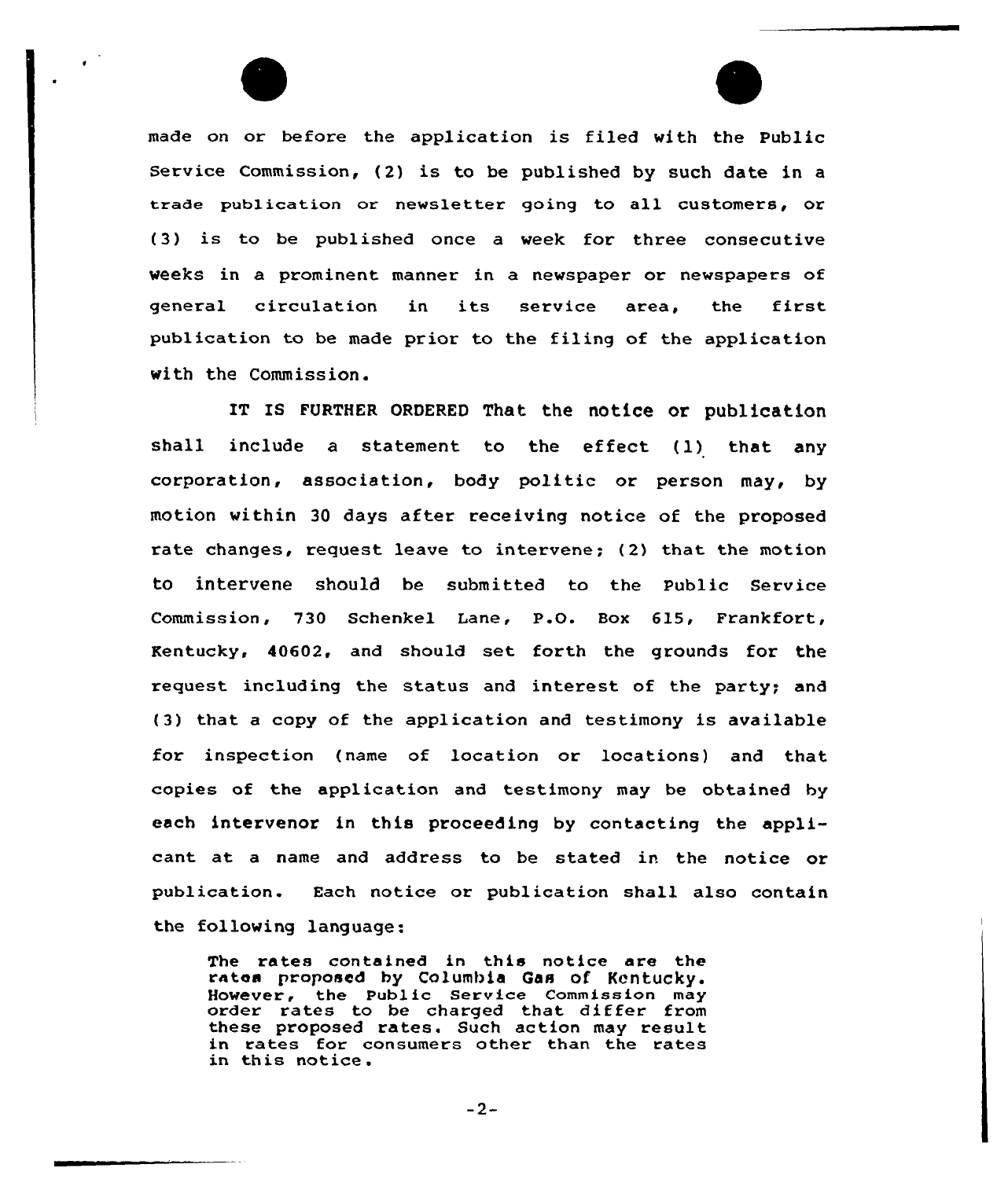Supplemental Responses shall identify the witness or witnesses who will be responsible for responding to questions relating to each request for information.

IT IS FURTHER ORDERED That eleven weeks subsequent to the filing of the application, Intervenors shall file their testimony in verified prepared form, with copies to parties of record and 12 copies to be submitted to the Commission.

IT IS FURTHER ORDERED That thirteen weeks subsequent to the filing of the application, all Requests for Information, to Intervenors shall be due, unless submitted sooner, with copies to parties of record and 12 copies to be submitted to the Commission.

IT IS FURTHER ORDERED That Intervenors shall mail or deliver Responses, to Requests for Information within two weeks (fifteen weeks subsequent to the filing of the application) of receipt, unless submitted sooner, with copies to parties of record and l2 copies to be submitted to the Commission, and the Responses shall identify the witness or witnesses who will be responsible for responding to questions relating to each request for information.

IT IS FURTHER ORDERED That all requests for information and responses thereto shall be appropriately indexed .

IT IS FURTHER ORDERED That <sup>a</sup> hearing be and it hereby is scheduled to commence on August 23, 1984, at 9:00 a.m., Eastern Daylight Time, in the Commission's offices at Frankfort, Kentucky, for the purpose of cross-examination of

-3-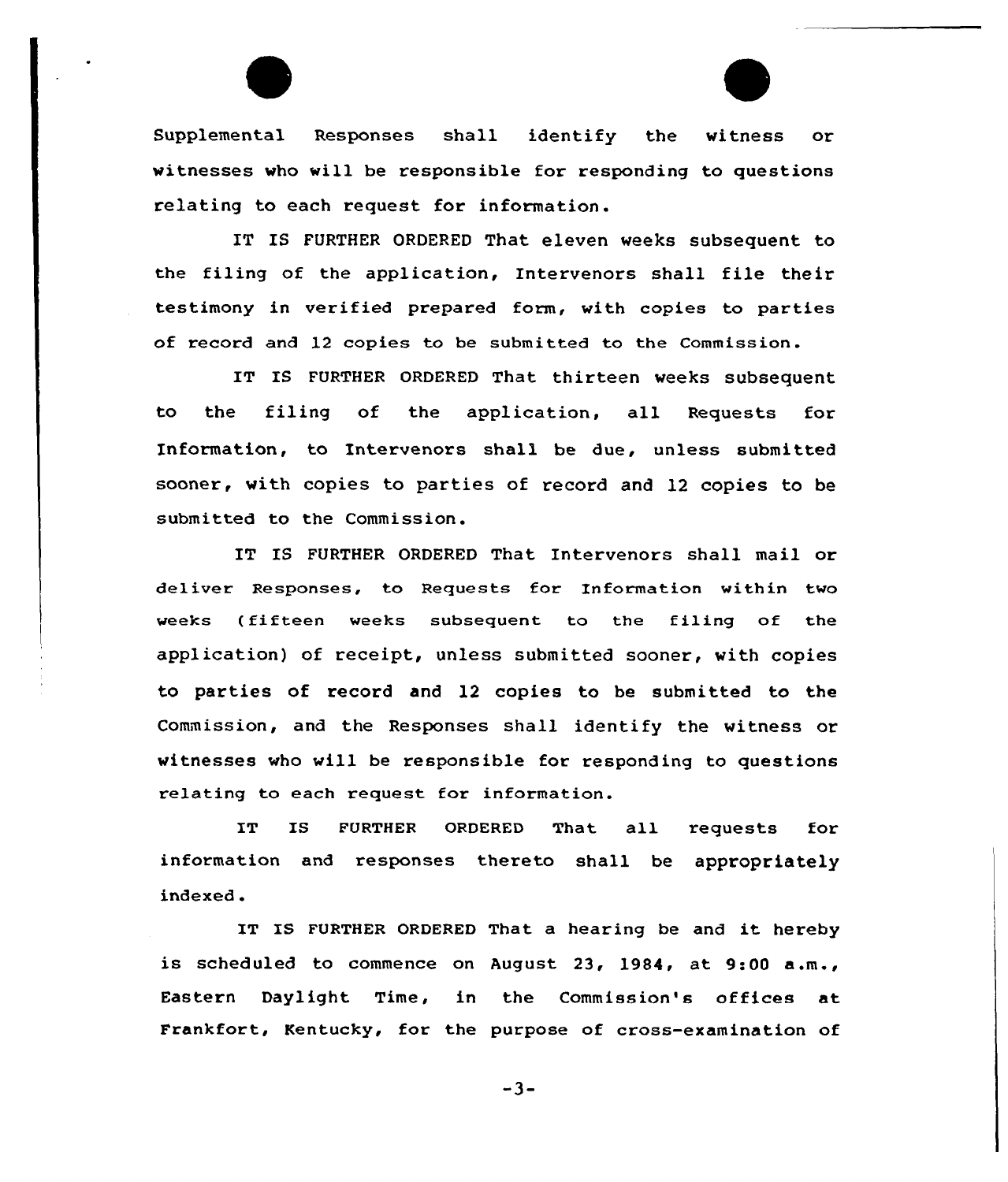IT IS FURTHER ORDERED That two weeks subsequent to the filing of the application, Columbia shall file its testimony in verified prepared form unless filed earlier.

IT IS FURTHER ORDERED That five weeks subsequent to the filing of the application, all Requests for Information, to Columbia shall be due, unless submitted earlier, with copies to parties of record and 12 copies to be submitted to the Commission.

IT Is FURTHER oRDERED That seven weeks subsequent to the filing of the application, Columbia shall mail or deliver Responses, to the original Requests for Information, unless submitted sooner, with copies to parties of record and 12 copies to be submitted to the Commission, and all Responses shall identify the witness or witnesses who will be responsible for responding to questions relating to each request for information.

IT IS FURTHER ORDERED That nine weeks subsequent to the filing of the application, all Supplemental Requests for Information ( to include only those matters within the scope of the initial request), to Columbia shall be due, unless submitted sooner. with copies to parties of record and 12 copies to be submitted to the Commission.

IT IS FURTHER ORDERED That ten weeks subsequent to the filing of the application, Columbia shall mail or deliver Responses, to Supplemental Requests for Information, unless submitted sooner, with copies to parties of record and 12 copies to be submitted to the Commission, and all

 $-4-$